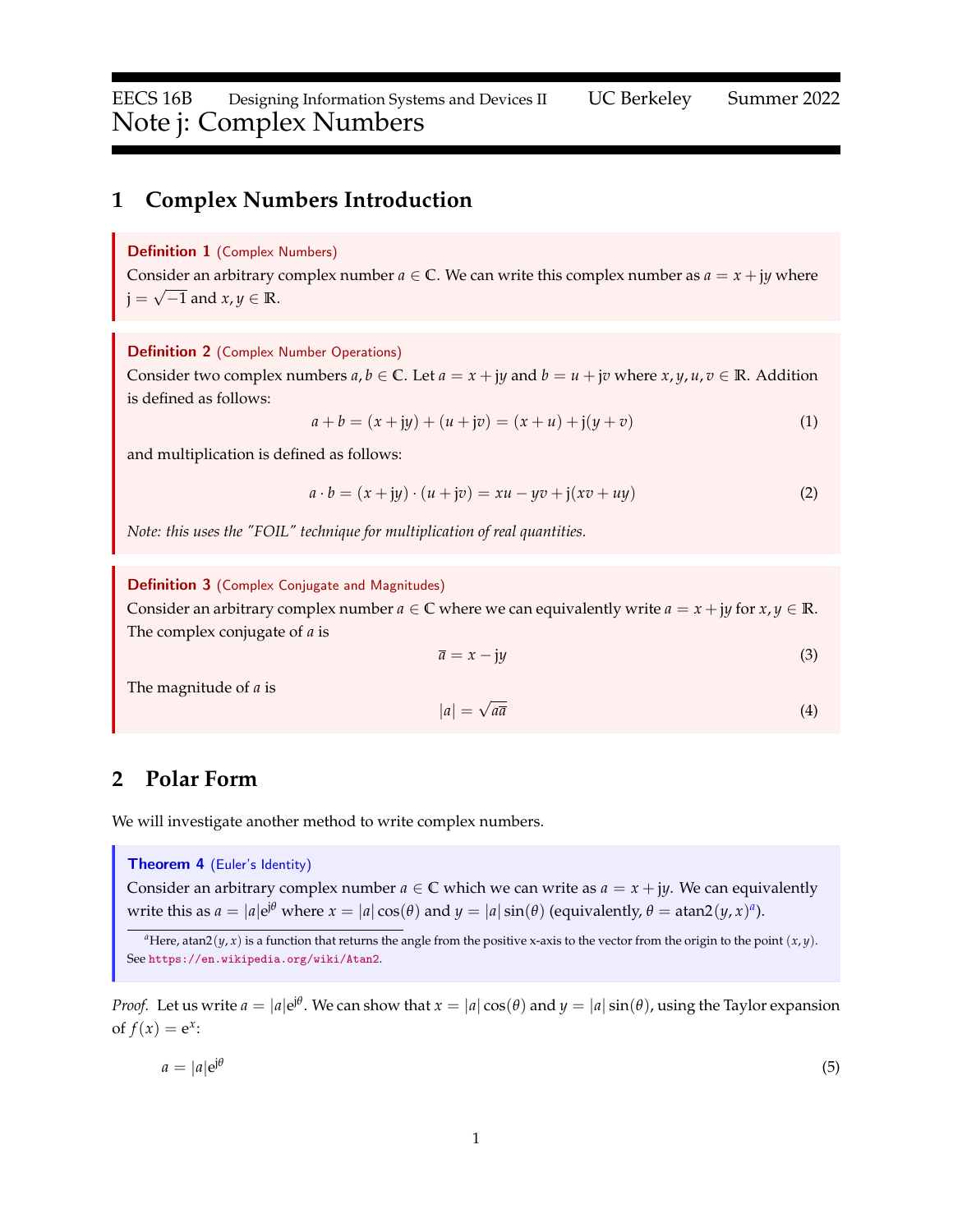$$
= |a| \left( 1 + j\theta + \frac{(j\theta)^2}{2!} + \frac{(j\theta)^3}{3!} + \dots + \frac{(j\theta)^{2n}}{2n!} + \frac{(j\theta)^{2n+1}}{(2n+1)!} + \dots \right)
$$
(6)

$$
= |a| \left( 1 + j\theta - \frac{\theta^2}{2!} - j\frac{\theta^3}{3!} + \dots + (-1)^n \frac{\theta^{2n}}{2n!} + j(-1)^n \frac{\theta^{2n+1}}{(2n+1)!} + \dots \right) \tag{7}
$$

$$
= |a| \left[ \left( 1 - \frac{\theta^2}{2!} + \frac{\theta^4}{4!} - \dots + (-1)^n \frac{\theta^{2n}}{2n!} + \dots \right) + j \left( \theta - \frac{\theta^3}{3!} + \dots + (-1)^n \frac{\theta^{2n+1}}{(2n+1)!} + \dots \right) \right]
$$
(8)

$$
= |a|(\cos(\theta) + j\sin(\theta))
$$
\n(9)

$$
= \underbrace{|a|\cos(\theta)}_{x} + j\underbrace{|a|\sin(\theta)}_{y}
$$
(10)

To show that  $\theta = \tan 2(y, x)$ , consider that

$$
\frac{y}{x} = \frac{|a|\sin(\theta)}{|a|\cos(\theta)}\tag{11}
$$

$$
\implies \theta = \arctan \frac{y}{x} \tag{12}
$$

Instead of using regular arctan, we will use atan2, two argument arctan, which protects against sign errors (i.e., to differentiate the cases when *x* and *y* are both positive or both negative) and division by zero (i.e., when  $x = 0$ ). Hence, we write

$$
\theta = \text{atan2}(y, x) \tag{13}
$$

 $\Box$ 

<span id="page-1-0"></span>The plot in Figure [1](#page-1-0) visually describes the conversion from rectangular (i.e.,  $x + jy$ ) form to polar form  $(i.e., |a|e^{j\theta})$ 



**Figure 1:** Complex number  $a \in \mathbb{C}$  depicted as a vector in the complex plane.

Corollary 5 (Complex Exponential Representations of Sine and Cosine) Using Theorem [4,](#page-0-1) we have that

$$
\cos(\theta) = \frac{e^{j\theta} + e^{-j\theta}}{2} \tag{14}
$$

© UCB EECS 16B, Summer 2022. All Rights Reserved. This may not be publicly shared without explicit permission. 2